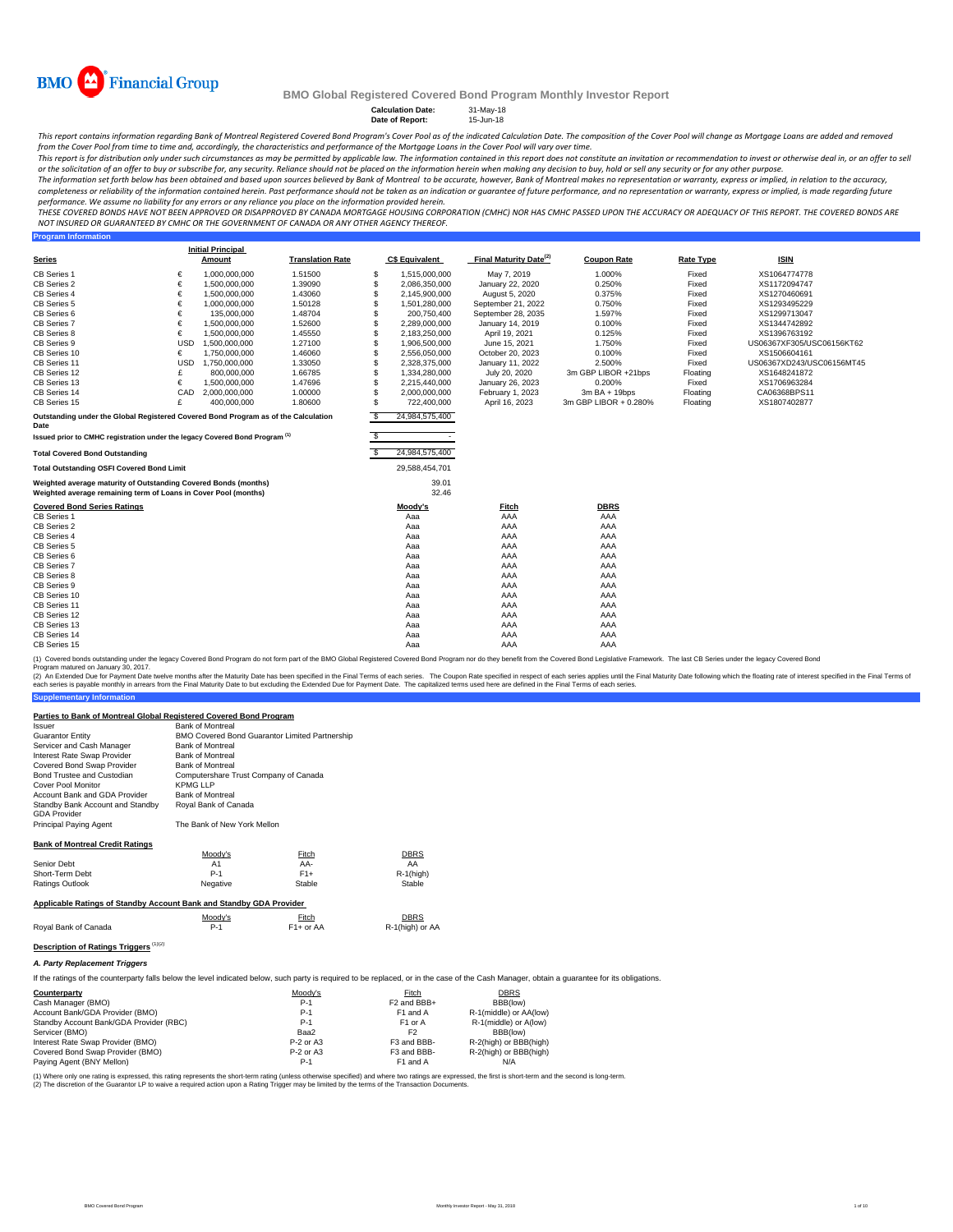

**Calculation Date:** 31-May-18

| <b>B. Summary of Specific Rating Trigger Actions</b>                                                                                                                                                                                                                                                                  |         | Date of Report: | 15-Jun-18               |  |
|-----------------------------------------------------------------------------------------------------------------------------------------------------------------------------------------------------------------------------------------------------------------------------------------------------------------------|---------|-----------------|-------------------------|--|
| I) The following actions are required if the Cash Manager (BMO) undergoes a downgrade below the stipulated rating:                                                                                                                                                                                                    |         |                 |                         |  |
|                                                                                                                                                                                                                                                                                                                       | Moody's | Fitch           | <b>DBRS</b>             |  |
| a) The Servicer will be required to direct amounts received directly<br>into the GDA Account (or Standby GDA Account if applicable)<br>within 2 Canadian business days and the Cash Manager shall<br>immediately remit any funds held at such time for or on behalf of<br>the Guarantor directly into the GDA Account | $P-1$   | F1 or A         | R-1(middle) or AA(low)  |  |
| II) The following actions are required if the Servicer (BMO) undergoes a downgrade below the stipulated rating:                                                                                                                                                                                                       |         |                 |                         |  |
|                                                                                                                                                                                                                                                                                                                       | Moody's | Fitch           | DBRS                    |  |
| a) The Servicer will be required to direct amounts received to the<br>Cash Manager, or GDA as applicable                                                                                                                                                                                                              | $P-1$   | F1 or A         | R-1(middle) or BBB(low) |  |
|                                                                                                                                                                                                                                                                                                                       |         |                 |                         |  |

III) The Swap Provider is required to transfer credit support or transfer all of its rights and obligations to a replacement third party, or to obtain a<br>guarantee of its rights and obligations from a third party, if the Sw

|                                | $Modv's^{(3)}$ | Fitch    | DBRS                    |
|--------------------------------|----------------|----------|-------------------------|
| a) Interest Rate Swap Provider | P-1 or A2      | F1 and A | R-1(middle) or A (high) |
| b) Covered Bond Swap Provider  | P-1 or A2      | F1 and A | R-1(middle) or A (high) |

IV) The following actions are required if the Issuer (BMO) undergoes a downgrade below the stipulated rating:

| a) Mandatory repayment of the Demand Loan                                                                                                                                                                                   | Moody's<br>N/A | Fitch<br>F <sub>2</sub> or BBB+ | <b>DBRS</b><br>N/A |
|-----------------------------------------------------------------------------------------------------------------------------------------------------------------------------------------------------------------------------|----------------|---------------------------------|--------------------|
| b) Cashflows will be exchanged under the Covered Bond Swap<br>Agreement (to the extent not already taking place)                                                                                                            | Baa1           | BBB+                            | BBB(high)          |
| c) Transfer of title to Loans to Guarantor <sup>(4)</sup>                                                                                                                                                                   | A <sub>3</sub> | BBB-                            | BBB(low)           |
| <b>Events of Defaults &amp; Test Compliance</b><br>Asset Coverage Test (C\$ Equivalent of Outstanding<br>Covered Bond < Adjusted Aggregate Asset Amount)<br><b>Issuer Event of Default</b><br>Guarantor LP Event of Default |                | Pass<br>No<br>No                |                    |

(3) If no short term rating exists, then A1

(4) The transfer of registered tilte to the Loans to the Guarantor may be deferred if (A) satistadoy assurances are provided to the Guarantor and the Bond Trustee by the Odifice of the System Trustee in the performance of

#### **Pre-Maturity Test** *(Applicable to Hard Bullet Covered Bonds)*

| <i><b>I ADDIICADIE IU FAIU DUIIEI COVETEU DUIIUSI</b></i> |         |          |                                   |
|-----------------------------------------------------------|---------|----------|-----------------------------------|
| <b>Pre-Maturity Required Ratings</b>                      | Moodv's | $F$ itch | $DBRS^{(1)}$<br>A(high) or A(low) |

Following a breach of the Pre-Maturity test in respect of a Series of Hard Bullet Covered Bonds, and unless the Pre-Maturity Liquidity Ledger is otherwise funded from the other sources, the Partnership<br>shall offer to sell

(1) In the case of DBRS, if Final Maturity Date is within six months of the Pre-Maturity Test Date, then A(high), otherwise A(low).

| --------------                              |         |              |             |  |
|---------------------------------------------|---------|--------------|-------------|--|
| <b>Reserve Fund Required Amount Ratings</b> | Moody's | <b>Fitch</b> | <b>DBRS</b> |  |
| Senior                                      |         |              | A(low)      |  |
| Short Term                                  | P-1     |              | R-1(middle) |  |
|                                             |         |              |             |  |

Are the ratings of the Issuer below the Reserve Fund Required Amount Ratings? No

If the ratings of the Issuer fall below the Reserve Fund Required Amount Ratings, then the Guarantor shall credit or cause to be credited to the Reserve Fund funds up to an amount equal to the Reserve Fund Required Amount.

Reserve Fund Required Amount: Nil

**Reserve Fund**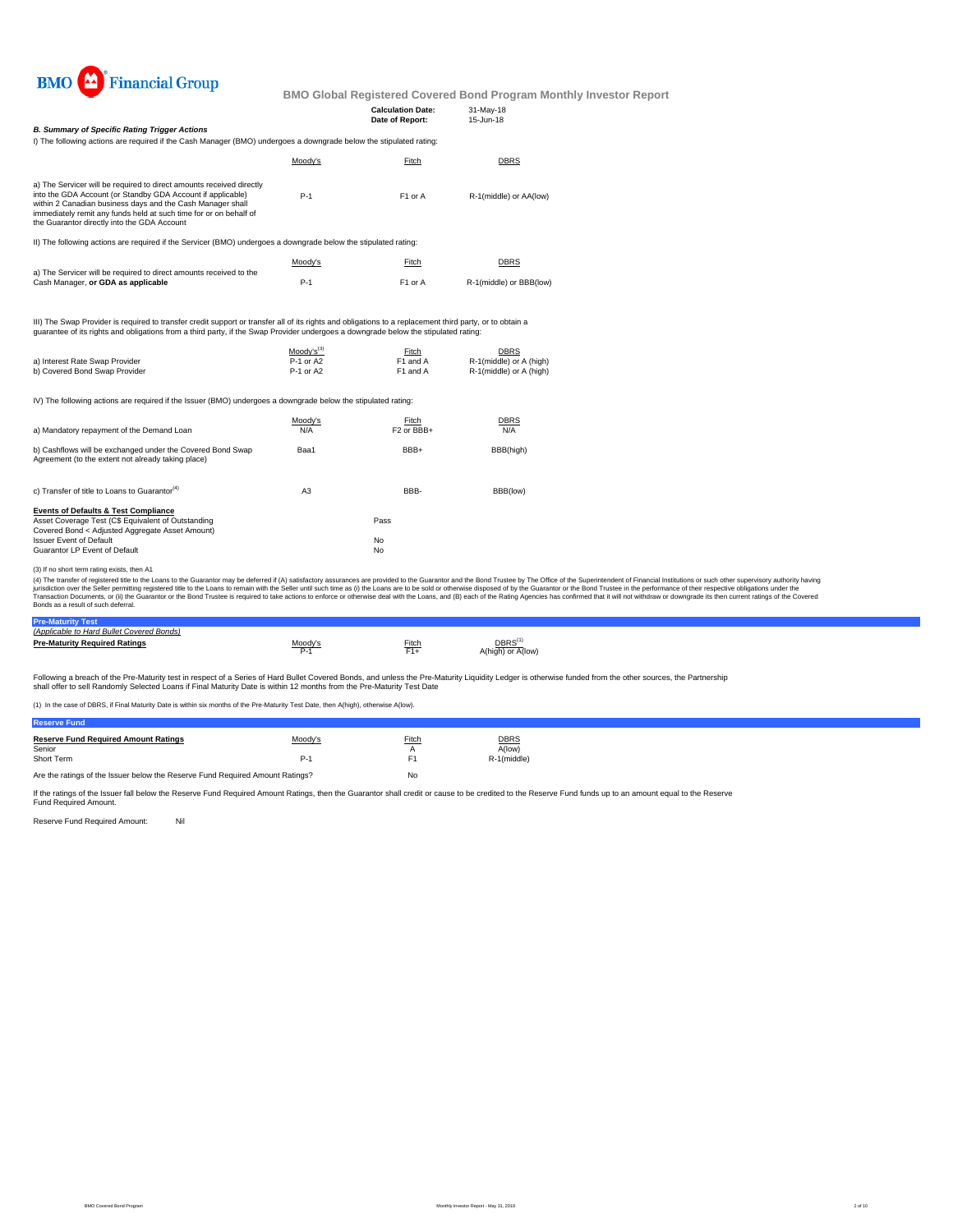

|                                                                                                                                                                                                                              | <b>Calculation Date:</b><br>Date of Report: | 31-May-18<br>15-Jun-18                          |                |                |  |  |
|------------------------------------------------------------------------------------------------------------------------------------------------------------------------------------------------------------------------------|---------------------------------------------|-------------------------------------------------|----------------|----------------|--|--|
| <b>Asset Coverage Test</b>                                                                                                                                                                                                   |                                             |                                                 |                |                |  |  |
| C\$ Equivalent of Outstanding Covered Bonds                                                                                                                                                                                  | 24,984,575,400                              |                                                 |                |                |  |  |
| $A^{(1)}$ = Lesser of (i) Sum of LTV adjusted outstanding principal balance and (ii) Sum of<br>Asset percentage adjusted outstanding principal balance                                                                       | 27,432,748,869                              |                                                 | A (i)          | 29,981,146,304 |  |  |
| B = Principal receipts not applied                                                                                                                                                                                           |                                             |                                                 | A (ii)         | 27,432,748,869 |  |  |
| $C =$ Cash capital contributions<br>$D =$ Substitution assets<br>$E =$ (i) Reserve fund balance<br>(ii) Pre - Maturity liquidity ledger balance<br>$F =$ Negative carry factor calculation<br>Total: $A + B + C + D + E - F$ | $\sim$<br>۰<br>27,432,748,869               | Asset Percentage<br>Maximum Asset<br>Percentage | 91.5%<br>95.0% |                |  |  |
| <b>Asset Coverage Test Pass/Fail</b>                                                                                                                                                                                         | Pass                                        |                                                 |                |                |  |  |
| <b>Regulatory OC Minimum</b>                                                                                                                                                                                                 | 103%                                        |                                                 |                |                |  |  |
| Level of Overcollateralization <sup>(2)</sup>                                                                                                                                                                                | 109%                                        |                                                 |                |                |  |  |

(1) Market Value as determined by adjusting, not less than quarterly, the Original Market Value utilizing the Indexation Methodology (see Appendix for details) for subsequent price developments.

(2) Per Section 4.3.8 of the CMHC Guide, (A) the lesser of (i) the total amount of cover pool collateral and (ii) the amount of cover pool collateral required to collateralize the covered bonds outstanding and ensure the A

| <b>Valuation Calculation</b>                                                                                                                                                                                                   |                |        |                   |
|--------------------------------------------------------------------------------------------------------------------------------------------------------------------------------------------------------------------------------|----------------|--------|-------------------|
| <b>Trading Value of Covered Bonds</b>                                                                                                                                                                                          | 24,942,141,198 |        |                   |
| $A =$ Lesser of i) Present value of outstanding loan balance of Performing Eligible Loans <sup>(1)</sup><br>and ii) 80% of Market Value <sup>(2)</sup> of properties securing Performing Eligible Loans, net of<br>adjustments | 29.772.786.328 | A(i)   | 29,772,786,328    |
| B = Principal receipts up to calculation date not otherwise applied                                                                                                                                                            |                | A (ii) | 54, 195, 844, 387 |
| $C = Cash$ capital contributions                                                                                                                                                                                               |                |        |                   |
| D = Trading Value of any Substitute Assets                                                                                                                                                                                     |                |        |                   |
| $E =$ (i) Reserve Fund Balance, if applicable                                                                                                                                                                                  |                |        |                   |
| (ii) Pre - Maturity liquidity ledger balance                                                                                                                                                                                   |                |        |                   |
| F = Trading Value of Swap Collateral                                                                                                                                                                                           |                |        |                   |
| Total: $A + B + C + D + E + F$                                                                                                                                                                                                 | 29.772.786.328 |        |                   |

(1) Present value of expected future cash flows of Loans using current market interest rates offered to BMO clients. The effective weighted average rate used for discounting is 3.18%.<br>(2) Market Value as determined by adju

| <b>Intercompany Loan Balance</b>       |                                  |                                                        |
|----------------------------------------|----------------------------------|--------------------------------------------------------|
| Guarantee Loan<br>Demand Loan<br>Total |                                  | 27,338,541,703<br>S<br>2,656,728,481<br>29,995,270,184 |
| <b>Cover Pool Losses</b>               |                                  |                                                        |
| Period end                             | <b>Write Off Amounts</b>         | <b>Loss Percentage (Annualized)</b>                    |
| May 31, 2018                           | \$279,023                        | $0.00\%$                                               |
| <b>Cover Pool Flow of Funds</b>        |                                  |                                                        |
|                                        | <b>Current Month</b>             | Previous Month                                         |
| Cash Inflows *                         |                                  |                                                        |
| Principal receipts                     | 422,979,071                      | 401,736,072                                            |
| Proceeds for sale of Loans             |                                  |                                                        |
| <b>Revenue Receipts</b>                | 67,275,474                       | 71,996,743                                             |
| Swap Receipts                          | 8,356,305                        | 6,070,993                                              |
| Cash Capital Contribution              |                                  |                                                        |
| Advances of Intercompany Loans         | ٠                                | ٠                                                      |
| Guarantee Fee                          | ٠                                | ٠                                                      |
| <b>Cash Outflows</b>                   |                                  |                                                        |
| Swap Payment                           |                                  |                                                        |
| Intercompany Loan interest             | (45, 394, 534)                   | (44,667,597)                                           |
| Intercompany Loan principal            | $(422, 979, 071)$ <sup>(1)</sup> | (401, 736, 072)                                        |
| Intercompany Loan repayment            |                                  |                                                        |
| Mortgage Top-up Settlement             |                                  |                                                        |
| Misc Partnership Expenses              | (51)                             | (138)                                                  |
| <b>Profit Distribution to Partners</b> | (462, 940, 439)                  |                                                        |
| Net inflows/(outflows)                 | (432,703,245)                    | 33,400,001                                             |

### (1) Includes cash settlement of \$ 422,979,071 to occur on June 18, 2018.

| <b>Cover Pool - Summary Statistics</b>       |                         |               |
|----------------------------------------------|-------------------------|---------------|
| Asset Type                                   | Mortgages               |               |
| Previous Month Ending Balance                | 30.446.377.291          |               |
| Aggregate Outstanding Balance                | \$<br>30.017.374.199    |               |
| Number of Loans                              | 114.262                 |               |
| Average Loan Size                            | \$<br>262.707           |               |
| Number of Primary Borrowers                  | 112.708                 |               |
| Number of Properties                         | 114.262                 |               |
|                                              | Original <sup>(1)</sup> | Indexed $(2)$ |
| Weighted Average Current Loan to Value (LTV) | 62.10%                  | 52.91%        |
| Weighted Average Authorized LTV              | 69.43%                  | 58.51%        |
| Weighted Average Original LTV                | 69.43%                  |               |
| Weighted Average Seasoning                   | 19.71 (Months)          |               |
| Weighted Average Coupon                      | 2.70%                   |               |
| Weighted Average Original Term               | 52.17 (Months)          |               |
| Weighted Average Remaining Term              | 32.46 (Months)          |               |
| <b>Substitution Assets</b>                   | Nil                     |               |

(1) Value as most recently determined or assessed in accordance with the underwriting policies (whether upon origination or renewal of the Eligible Loan or subsequently thereto).

Value as incorrection documents of documents in the children as the children of the United States of the Indexation Methodology (see Appendix for details) for subsequent price developments.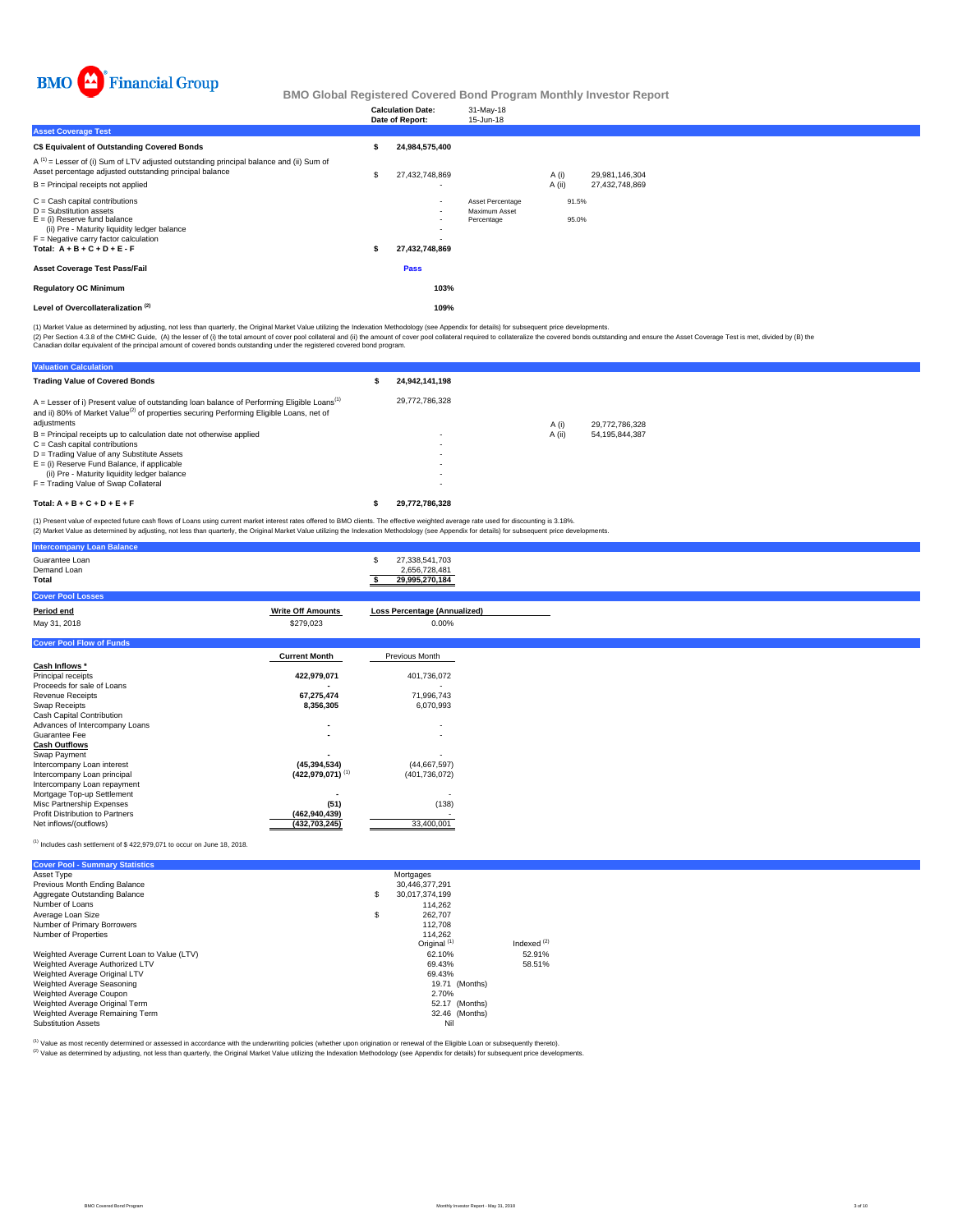

**Cover Pool - Provincial Distri** 

### **Calculation Date:** 31-May-18 **BMO Global Registered Covered Bond Program Monthly Investor Report**

|                                              | Date of Report: | 15-Jun-18  |                          |            |
|----------------------------------------------|-----------------|------------|--------------------------|------------|
| <b>Cover Pool - Delinguency Distribution</b> |                 |            |                          |            |
| Aging Summary                                | Number of Loans | Percentage | <b>Principal Balance</b> | Percentage |
| Current and less than 30 days past due       | 113.631         | 99.45      | 29.872.052.355           | 99.52      |
| 30 - 59 days past due                        | 323             | 0.28       | 80.340.582               | 0.27       |
| 60 - 89 days past due                        | 119             | 0.10       | 28.753.368               | 0.10       |
| 90 or more days past due                     | 189             | 0.17       | 36.227.894               | 0.12       |
| Grand Total                                  | 114.262         | 100.00     | 30.017.374.199           | 100.00     |
|                                              |                 |            |                          |            |

| Province                        | Number of Loans | Percentage | <b>Principal Balance</b> | Percentage |  |
|---------------------------------|-----------------|------------|--------------------------|------------|--|
| Alberta                         | 13.728          | 12.01      | 3.417.404.181            | 11.38      |  |
| <b>British Columbia</b>         | 16.956          | 14.84      | 5.840.892.987            | 19.46      |  |
| Manitoba                        | 1.564           | 1.37       | 278.861.093              | 0.93       |  |
| New Brunswick                   | 1.841           | 1.61       | 236.547.540              | 0.79       |  |
| Newfoundland                    | 3,121           | 2.73       | 511.386.028              | 1.70       |  |
| Northwest Territories & Nunavut | 113             | 0.10       | 23.727.829               | 0.08       |  |
| Nova Scotia                     | 3,449           | 3.02       | 599.950.508              | 2.00       |  |
| Ontario                         | 51.339          | 44.93      | 14.779.316.436           | 49.24      |  |
| Prince Edward Island            | 567             | 0.50       | 80.264.177               | 0.27       |  |
| Quebec                          | 19.204          | 16.81      | 3.773.198.822            | 12.57      |  |
| Saskatchewan                    | 2.270           | 1.99       | 453.304.573              | 1.51       |  |
| <b>Yukon Territories</b>        | 110             | 0.10       | 22.520.025               | 0.08       |  |
| <b>Grand Total</b>              | 114.262         | 100.00     | 30.017.374.199           | 100.00     |  |

| <b>Cover Pool - Credit Score Distribution</b> |                        |            |                          |                |            |
|-----------------------------------------------|------------------------|------------|--------------------------|----------------|------------|
| <b>Credit Score</b>                           | <b>Number of Loans</b> | Percentage | <b>Principal Balance</b> |                | Percentage |
| Score Unavailable                             | 908                    | 0.79       |                          | 183.337.855    | 0.61       |
| Less than 600                                 | 1.894                  | 1.66       |                          | 399.553.056    | 1.33       |
| $600 - 650$                                   | 3.663                  | 3.21       |                          | 905.119.714    | 3.02       |
| 651 - 700                                     | 9.353                  | 8.19       |                          | 2.479.081.087  | 8.26       |
| 701 - 750                                     | 16.953                 | 14.84      |                          | 4.727.651.720  | 15.75      |
| 751 - 800                                     | 21.773                 | 19.06      |                          | 6.287.372.824  | 20.95      |
| 801 and Above                                 | 59.718                 | 52.26      |                          | 15.035.257.942 | 50.09      |
| <b>Grand Total</b>                            | 114.262                | 100.00     |                          | 30.017.374.199 | 100.00     |

| <b>Cover Pool - Rate Type Distribution</b>           |                        |            |                          |            |
|------------------------------------------------------|------------------------|------------|--------------------------|------------|
| <b>Rate Type</b>                                     | <b>Number of Loans</b> | Percentage | <b>Principal Balance</b> | Percentage |
| Fixed                                                | 90,965                 | 79.61      | 23,286,073,783           | 77.58      |
| Variable                                             | 23,297                 | 20.39      | 6,731,300,416            | 22.42      |
| <b>Grand Total</b>                                   | 114.262                | 100.00     | 30.017.374.199           | 100.00     |
|                                                      |                        |            |                          |            |
| <b>Cover Pool - Mortgage Asset Type Distribution</b> |                        |            |                          |            |
| Mortgage Asset Type                                  | <b>Number of Loans</b> | Percentage | <b>Principal Balance</b> | Percentage |
| <b>Conventional Amortizing Mortgages</b>             | 114.262                | 100.00     | 30.017.374.199           | 100.00     |
| <b>Grand Total</b>                                   | 114.262                | 100.00     | 30,017,374,199           | 100.00     |
|                                                      |                        |            |                          |            |

| <b>Cover Pool - Occupancy Type Distribution</b> |                 |            |                          |            |
|-------------------------------------------------|-----------------|------------|--------------------------|------------|
| <b>Occupancy Type</b>                           | Number of Loans | Percentage | <b>Principal Balance</b> | Percentage |
| Owner Occupied                                  | 88,242          | 77.23      | 24.379.340.413           | 81.22      |
| Non-Owner Occupied                              | 26,020          | 22.77      | 5.638.033.785            | 18.78      |
| <b>Grand Total</b>                              | 114.262         | 100.00     | 30.017.374.199           | 100.00     |

| <b>Cover Pool - Mortgage Rate Distribution</b> |                        |            |                          |            |
|------------------------------------------------|------------------------|------------|--------------------------|------------|
| Mortgage Rate (%)                              | <b>Number of Loans</b> | Percentage | <b>Principal Balance</b> | Percentage |
| Less than 1.00                                 | 14                     | 0.01       | 3.106.318                | 0.01       |
| $1.00 - 3.99$                                  | 112.147                | 98.15      | 29,608,925,570           | 98.64      |
| $4.00 - 4.49$                                  | 909                    | 0.80       | 175,992,718              | 0.59       |
| $4.50 - 4.99$                                  | 881                    | 0.77       | 179.638.747              | 0.60       |
| $5.00 - 5.49$                                  | 11                     | 0.01       | 2.294.194                | 0.01       |
| $5.50 - 5.99$                                  | 3                      | 0.00       | 316,268                  | 0.00       |
| $6.00 - 6.49$                                  | 4                      | 0.00       | 574.193                  | 0.00       |
| $6.50 - 6.99$                                  | 119                    | 0.10       | 18,366,918               | 0.06       |
| $7.00 - 7.49$                                  | 174                    | 0.15       | 28.159.273               | 0.09       |
| $7.50 - 7.99$                                  |                        | $\sim$     | ۰                        |            |
| 8.00 and Above                                 |                        |            |                          |            |
| <b>Grand Total</b>                             | 114,262                | 100.00     | 30,017,374,199           | 100.00     |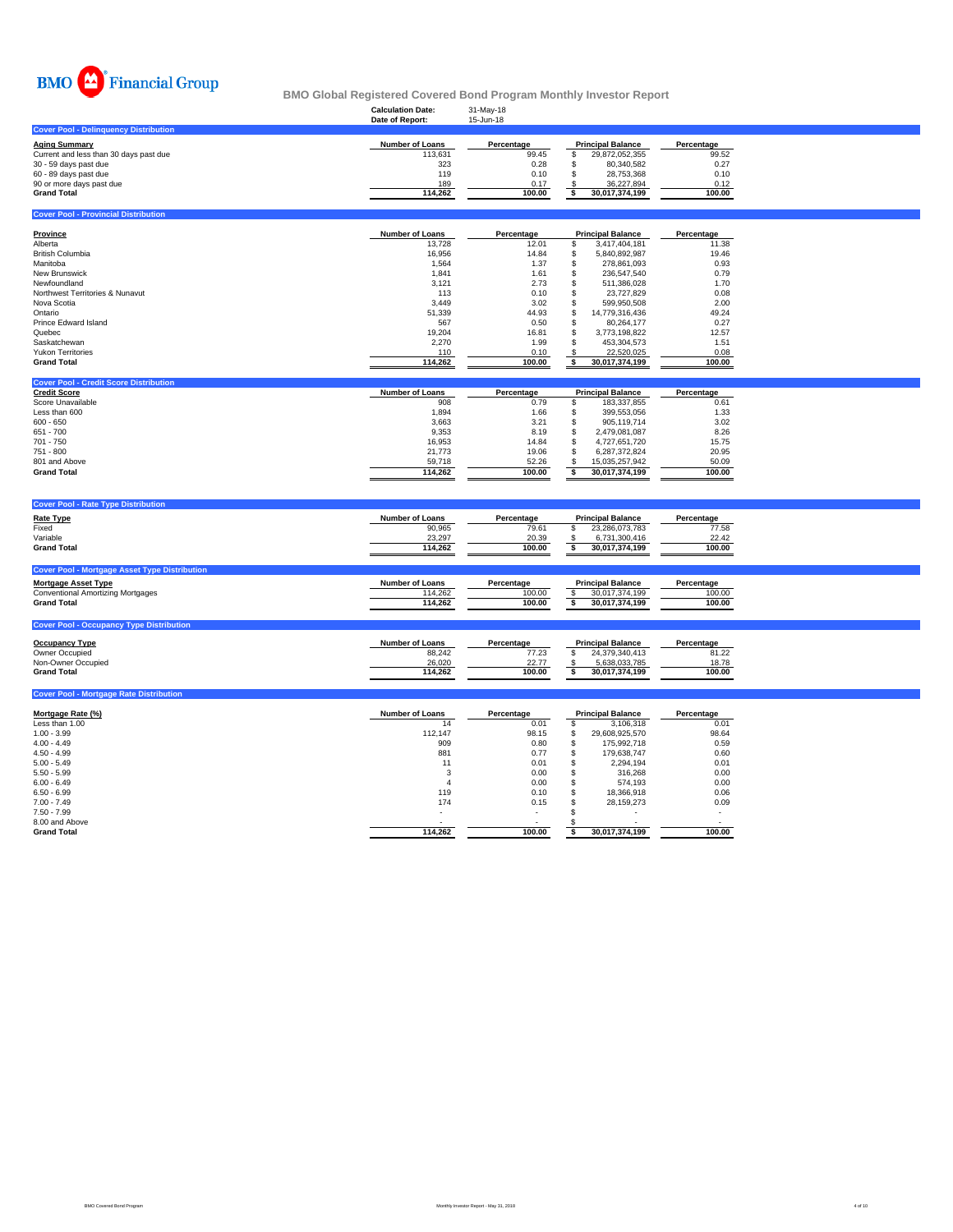

|                                           | <b>Calculation Date:</b><br>Date of Report: | 31-May-18<br>15-Jun-18 |                          |                |            |
|-------------------------------------------|---------------------------------------------|------------------------|--------------------------|----------------|------------|
| Cover Pool - Indexed LTV Distribution (1) |                                             |                        |                          |                |            |
| Indexed LTV (%)                           | <b>Number of Loans</b>                      | Percentage             | <b>Principal Balance</b> |                | Percentage |
| 20.00 and Below                           | 11,869                                      | 10.39                  | \$.                      | 1,042,813,807  | 3.47       |
| $20.01 - 25.00$                           | 4,560                                       | 3.99                   | 35                       | 755,247,758    | 2.52       |
| 25.01 - 30.00                             | 5,454                                       | 4.77                   | S                        | 1,154,565,166  | 3.85       |
| $30.01 - 35.00$                           | 6,859                                       | 6.00                   |                          | 1,802,079,994  | 6.00       |
| $35.01 - 40.00$                           | 8,600                                       | 7.53                   |                          | 2,317,738,233  | 7.72       |
| $40.01 - 45.00$                           | 9,728                                       | 8.51                   |                          | 2,630,179,784  | 8.76       |
| $45.01 - 50.00$                           | 10,999                                      | 9.63                   |                          | 2,958,986,921  | 9.86       |
| $50.01 - 55.00$                           | 10,235                                      | 8.96                   |                          | 2,996,298,009  | 9.98       |
| $55.01 - 60.00$                           | 10,194                                      | 8.92                   | S                        | 2.937.196.730  | 9.78       |
| $60.01 - 65.00$                           | 9.157                                       | 8.01                   | \$.                      | 2.739.394.873  | 9.13       |
| 65.01 - 70.00                             | 9,663                                       | 8.46                   |                          | 2,968,162,610  | 9.89       |
| 70.01 - 75.00                             | 8,991                                       | 7.87                   |                          | 2,972,640,558  | 9.90       |
| 75.01 - 80.00                             | 7,952                                       | 6.96                   |                          | 2,741,908,078  | 9.13       |
| 80.01 and Above                           |                                             | 0.00                   |                          | 161,677        | 0.00       |
| <b>Grand Total</b>                        | 114,262                                     | 100.00                 |                          | 30.017.374.199 | 100.00     |

<sup>(1)</sup> Value as determined by adjusting, not less than quarterly, the Original Market Value utilizing the Indexation Methodology (see Appendix for details) for subsequent price developments.

| <b>Cover Pool - Remaining Term Distribution</b> |                        |            |   |                          |            |
|-------------------------------------------------|------------------------|------------|---|--------------------------|------------|
| <b>Months to Maturity</b>                       | <b>Number of Loans</b> | Percentage |   | <b>Principal Balance</b> | Percentage |
| Less than 12                                    | 16.213                 | 14.19      |   | 4.231.367.275            | 14.10      |
| $12 - 17$                                       | 11,884                 | 10.40      | S | 3.061.187.155            | 10.20      |
| $18 - 24$                                       | 12,390                 | 10.84      |   | 3.025.001.045            | 10.08      |
| $25 - 30$                                       | 12,660                 | 11.08      |   | 3.172.282.577            | 10.57      |
| $31 - 36$                                       | 10.170                 | 8.90       |   | 2.491.603.828            | 8.30       |
| $37 - 42$                                       | 13.343                 | 11.68      |   | 3.404.032.936            | 11.34      |
| $43 - 48$                                       | 13.849                 | 12.12      |   | 3.611.218.778            | 12.03      |
| $49 - 54$                                       | 17.427                 | 15.25      |   | 5.191.556.112            | 17.30      |
| $55 - 60$                                       | 6.077                  | 5.32       |   | 1.775.664.516            | 5.92       |
| $61 - 63$                                       | 25                     | 0.02       |   | 6,120,706                | 0.02       |
| 72 and Above                                    | 224                    | 0.20       |   | 47.339.271               | 0.16       |
| <b>Grand Total</b>                              | 114,262                | 100.00     |   | 30,017,374,199           | 100.00     |

| <b>Remaining Principal Balance (C\$)</b> | <b>Number of Loans</b> | Percentage |    | <b>Principal Balance</b> | Percentage |  |
|------------------------------------------|------------------------|------------|----|--------------------------|------------|--|
| 99,999 and Below                         | 19,520                 | 17.08      |    | 1,221,368,392            | 4.07       |  |
| 100.000 - 199.999                        | 34,564                 | 30.25      |    | 5,218,421,679            | 17.38      |  |
| 200,000 - 299,999                        | 26,569                 | 23.25      | S  | 6,534,334,955            | 21.77      |  |
| 300.000 - 399.999                        | 14.424                 | 12.62      |    | 4.976.776.261            | 16.58      |  |
| 400.000 - 499.999                        | 7,834                  | 6.86       |    | 3.492.616.859            | 11.64      |  |
| 500.000 - 599.999                        | 4,316                  | 3.78       |    | 2,350,804,716            | 7.83       |  |
| 600.000 - 699.999                        | 2.416                  | 2.11       | \$ | 1,562,223,879            | 5.20       |  |
| 700,000 - 799,999                        | 1,386                  | 1.21       |    | 1,035,109,216            | 3.45       |  |
| 800.000 - 899.999                        | 893                    | 0.78       |    | 757.274.468              | 2.52       |  |
| 900,000 - 999,999                        | 705                    | 0.62       |    | 668.732.492              | 2.23       |  |
| 1,000,000 - 1,499,999                    | 1,273                  | 1.11       |    | 1,524,602,247            | 5.08       |  |
| 1,500,000 - 2,000,000                    | 272                    | 0.24       |    | 463,957,396              | 1.55       |  |
| 2,000,000 - 3,000,000                    | 90                     | 0.08       |    | 211.151.637              | 0.70       |  |
| 3,000,000 and Above                      |                        |            |    |                          |            |  |
|                                          | 114,262                | 100.00     |    | 30,017,374,199           | 100.00     |  |

| ----------------     |                        |            |                          |            |
|----------------------|------------------------|------------|--------------------------|------------|
| <b>Property Type</b> | <b>Number of Loans</b> | Percentage | <b>Principal Balance</b> | Percentage |
| Condominium          | 23.659                 | 20.71      | 4.765.235.977            | 15.87      |
| Multi-Residential    | 5,689                  | 4.98       | 1.408.781.557            | 4.69       |
| Single Family        | 76,492                 | 66.94      | 21.670.470.705           | 72.19      |
| Townhouse            | 8.422                  | 7.37       | 2.172.885.960            | 7.24       |
| <b>Grand Total</b>   | 114.262                | 100.00     | 30.017.374.199           | 100.00     |

*Note: Percentages and totals in the above tables may not add exactly due to rounding.*

### **Cover Pool - Indexed LTV and Delinquency Distribution by Province**

|          |                 | <b>Aging Summary</b>                                |               |                           |           |                           |           |                             |           |  |               |
|----------|-----------------|-----------------------------------------------------|---------------|---------------------------|-----------|---------------------------|-----------|-----------------------------|-----------|--|---------------|
| Province | Indexed LTV (%) | <b>Current and</b><br>less than 30<br>days past due |               | 30 to 59<br>days past due |           | 60 to 89<br>days past due |           | 90 or more<br>days past due |           |  | Total         |
| Alberta  | 20.00 and Below |                                                     | 69.963.599    |                           |           |                           | 82.687    |                             | 81.629    |  | 70.127.915    |
|          | $20.01 - 25$    |                                                     | 51.879.777    |                           | 103.321   |                           |           |                             |           |  | 51,983,097    |
|          | $25.01 - 30$    |                                                     | 71.162.892    |                           | 112,859   |                           | 235.817   |                             |           |  | 71.511.568    |
|          | $30.01 - 35$    |                                                     | 103.098.773   |                           | 817.475   |                           | 175,848   |                             |           |  | 104.092.096   |
|          | $35.01 - 40$    |                                                     | 129.291.895   |                           | 414.613   |                           | 126,873   |                             | 319.232   |  | 130.152.613   |
|          | $40.01 - 45$    |                                                     | 170.719.871   |                           | 756.139   |                           |           |                             | 926.797   |  | 172.402.808   |
|          | $45.01 - 50$    |                                                     | 222.855.104   |                           | 330.015   |                           | 147.962   |                             | 239,810   |  | 223.572.892   |
|          | $50.01 - 55$    |                                                     | 282.567.215   |                           | 574.838   |                           |           |                             | 439,878   |  | 283,581,930   |
|          | $55.01 - 60$    |                                                     | 378.502.573   |                           | ,233,081  |                           | 1.251.671 |                             | 695,888   |  | 381,683,212   |
|          | $60.01 - 65$    |                                                     | 410.013.926   |                           | .100.877  |                           | 899.829   |                             | 1.265.584 |  | 413.280.216   |
|          | $65.01 - 70$    |                                                     | 372.025.907   |                           | 802.186   |                           | 188.082   |                             | 583.996   |  | 373,600.170   |
|          | $70.01 - 75$    |                                                     | 534.049.514   |                           | 844.086   |                           | 867,317   |                             | 674,533   |  | 536,435,450   |
|          | $75.01 - 80$    |                                                     | 602.406.169   |                           | 2,425,366 |                           | 148,676   |                             |           |  | 604.980.212   |
|          | 80.01 and Above |                                                     |               |                           |           |                           |           |                             |           |  |               |
|          |                 |                                                     | 3.398.537.216 |                           | 9.514.856 |                           | 4.124.762 |                             | 5.227.347 |  | 3.417.404.181 |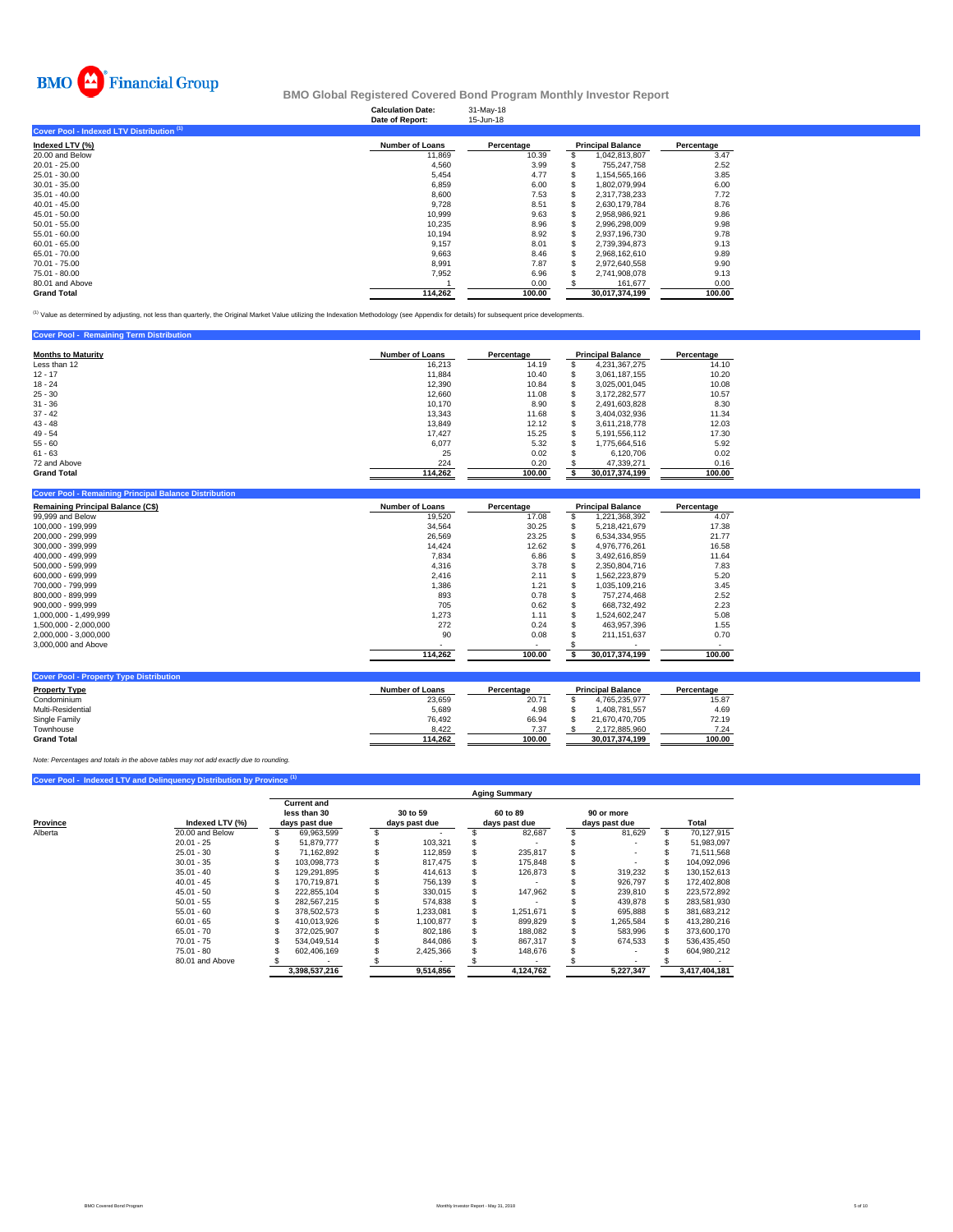

# **Calculation Date:** 31-May-18 **Date of Report:** 15-Jun-18 **BMO Global Registered Covered Bond Program Monthly Investor Report**

|                  |                 | <b>Aging Summary</b> |                                                     |  |                           |  |                           |  |                             |  |               |
|------------------|-----------------|----------------------|-----------------------------------------------------|--|---------------------------|--|---------------------------|--|-----------------------------|--|---------------|
| Province         | Indexed LTV (%) |                      | <b>Current and</b><br>less than 30<br>days past due |  | 30 to 59<br>days past due |  | 60 to 89<br>days past due |  | 90 or more<br>days past due |  | Total         |
| British Columbia | 20.00 and Below |                      | 375.588.287                                         |  | 1,737,370                 |  | 144,747                   |  | 240,230                     |  | 377,710,634   |
|                  | $20.01 - 25$    |                      | 271.464.552                                         |  | 296,373                   |  | 485.604                   |  |                             |  | 272.246.529   |
|                  | $25.01 - 30$    |                      | 471.722.241                                         |  | 925,249                   |  |                           |  | 471.107                     |  | 473.118.597   |
|                  | $30.01 - 35$    |                      | 810.484.548                                         |  | 3,411,049                 |  | 2,547,101                 |  | 1,929,294                   |  | 818,371,992   |
|                  | $35.01 - 40$    |                      | 746.035.653                                         |  | 2.169.833                 |  | 452.490                   |  |                             |  | 748,657,977   |
|                  | $40.01 - 45$    |                      | 594.207.482                                         |  | 3.344.801                 |  | 505.585                   |  | 240.305                     |  | 598.298.172   |
|                  | $45.01 - 50$    |                      | 478.362.962                                         |  | 231,313                   |  | 353,859                   |  | 256,376                     |  | 479,204,511   |
|                  | $50.01 - 55$    |                      | 493.801.658                                         |  | 404.931                   |  | 553,827                   |  |                             |  | 494.760.416   |
|                  | $55.01 - 60$    |                      | 353.479.464                                         |  | 525.491                   |  |                           |  | 554.091                     |  | 354.559.045   |
|                  | $60.01 - 65$    |                      | 327.210.911                                         |  | 424,670                   |  |                           |  |                             |  | 327.635.580   |
|                  | $65.01 - 70$    |                      | 406,431,123                                         |  | 787.478                   |  |                           |  |                             |  | 407.218.601   |
|                  | $70.01 - 75$    |                      | 279.469.659                                         |  | 227,588                   |  |                           |  |                             |  | 279,697,247   |
|                  | $75.01 - 80$    |                      | 209.413.686                                         |  |                           |  |                           |  |                             |  | 209,413,686   |
|                  | 80.01 and Above |                      |                                                     |  |                           |  |                           |  |                             |  |               |
|                  |                 |                      | 5,817,672,226                                       |  | 14.486.146                |  | 5,043,213                 |  | 3,691,403                   |  | 5.840.892.987 |

| <b>Aging Summary</b> |
|----------------------|
|                      |

**Aging Summary**

|          |                 | less than 30  | 30 to 59      | 60 to 89      | 90 or more    |              |
|----------|-----------------|---------------|---------------|---------------|---------------|--------------|
| Province | Indexed LTV (%) | days past due | days past due | days past due | days past due | <b>Total</b> |
| Manitoba | 20.00 and Below | 6.068.577     |               |               |               | 6,068,577    |
|          | $20.01 - 25$    | 4.113.588     |               |               |               | 4.113.588    |
|          | $25.01 - 30$    | 5,609,945     |               |               |               | 5,609,945    |
|          | $30.01 - 35$    | 7.450.283     |               |               |               | 7,450,283    |
|          | $35.01 - 40$    | 8.270.026     |               |               |               | 8.270.026    |
|          | $40.01 - 45$    | 11.294.771    |               |               | 95.570        | 11.390.341   |
|          | $45.01 - 50$    | 17.522.947    |               | 131.845       |               | 17.654.792   |
|          | $50.01 - 55$    | 23.826.176    |               |               |               | 23.826.176   |
|          | $55.01 - 60$    | 32.172.843    |               |               | 196,498       | 32.369.341   |
|          | $60.01 - 65$    | 29.012.150    | 106,970       |               |               | 29.119.120   |
|          | $65.01 - 70$    | 44.937.724    | 471.934       | 57.632        |               | 45.467.290   |
|          | $70.01 - 75$    | 40.796.426    | 142,935       | 138,859       | 491.192       | 41.569.412   |
|          | $75.01 - 80$    | 45.952.203    |               |               |               | 45.952.203   |
|          | 80.01 and Above |               |               |               |               |              |
|          |                 | 277.027.659   | 721,838       | 328,336       | 783.260       | 278.861.093  |

|               |                 | <b>Aging Summary</b> |                                                     |  |                           |  |                           |  |                             |  |             |  |  |  |
|---------------|-----------------|----------------------|-----------------------------------------------------|--|---------------------------|--|---------------------------|--|-----------------------------|--|-------------|--|--|--|
| Province      | Indexed LTV (%) |                      | <b>Current and</b><br>less than 30<br>days past due |  | 30 to 59<br>days past due |  | 60 to 89<br>days past due |  | 90 or more<br>days past due |  | Total       |  |  |  |
| New Brunswick | 20.00 and Below |                      | 6,747,537                                           |  |                           |  |                           |  | ۰                           |  | 6,747,537   |  |  |  |
|               | $20.01 - 25$    |                      | 3.782.313                                           |  |                           |  |                           |  |                             |  | 3.782.313   |  |  |  |
|               | $25.01 - 30$    |                      | 5.894.258                                           |  |                           |  |                           |  | 159.104                     |  | 6,053,361   |  |  |  |
|               | $30.01 - 35$    |                      | 5.931.592                                           |  |                           |  |                           |  |                             |  | 5,931,592   |  |  |  |
|               | $35.01 - 40$    |                      | 11.561.644                                          |  | 172,261                   |  |                           |  | ۰                           |  | 11.733.905  |  |  |  |
|               | $40.01 - 45$    |                      | 25,657,846                                          |  | 41,655                    |  | 110,484                   |  |                             |  | 25,809,985  |  |  |  |
|               | $45.01 - 50$    |                      | 28.465.564                                          |  | 107,862                   |  | 76,500                    |  | 153.514                     |  | 28,803,441  |  |  |  |
|               | $50.01 - 55$    |                      | 29.029.350                                          |  | 37,346                    |  |                           |  | 125.563                     |  | 29.192.259  |  |  |  |
|               | $55.01 - 60$    |                      | 22.353.221                                          |  |                           |  |                           |  | ۰                           |  | 22.353.221  |  |  |  |
|               | $60.01 - 65$    |                      | 20.813.693                                          |  | 152.722                   |  |                           |  |                             |  | 20,966,415  |  |  |  |
|               | $65.01 - 70$    |                      | 27,008.890                                          |  |                           |  |                           |  | 317.614                     |  | 27,326,503  |  |  |  |
|               | $70.01 - 75$    |                      | 20.772.394                                          |  |                           |  |                           |  | ۰                           |  | 20.772.394  |  |  |  |
|               | $75.01 - 80$    |                      | 26,856,645                                          |  | 217,970                   |  |                           |  | ۰                           |  | 27,074,615  |  |  |  |
|               | 80.01 and Above |                      |                                                     |  |                           |  |                           |  |                             |  |             |  |  |  |
|               |                 |                      | 234,874,946                                         |  | 729,816                   |  | 186,984                   |  | 755.794                     |  | 236,547,540 |  |  |  |

**Current and less than 30** 30 to 59 60 to 89 90 or more<br>
days past due days past due days past due 9,084,049  $\frac{1}{\$}$ **Province Indexed LTV (%) days past due days past due days past due days past due Total** Newfoundland 20.00 and Below 9,084,049 \$ 138,197 \$ - \$ - \$ 9,222,246 \$  $35.01 - 25$   $30.466$   $30.466$   $30.466$   $30.466$   $30.466$   $30.466$   $30.466$   $30.466$   $30.466$   $30.466$   $30.466$   $30.466$   $30.466$   $30.466$   $30.466$   $30.466$   $30.466$   $30.466$   $30.466$   $30.466$   $30.466$   $30.466$   $30.466$   $3$ 45.01 - 50 \$ 80,042,613 \$ 1,842,633 \$ 283,978 \$ 1,601,377 \$ 83,770,601 50.01 - 55 72,522,269 \$ 714,899 \$ 1,087,814 \$ 1,020,198 \$ 75,345,181 \$ 55.01 - 60 62,288,964 \$ 157,418 \$ - \$ - \$ 62,446,383 \$ 60.01 - 65 49,626,261 \$ 194,692 \$ 274,859 \$ 114,125 \$ 50,209,937 \$ 65.01 - 70 49,725,815 \$ - \$ - \$ - \$ 49,725,815 \$ 70.01 - 75 38,123,286 \$ - \$ 227,256 \$ - \$ 38,350,542 \$ 75.01 - 80 44,567,773 \$ - \$ - \$ - \$ 44,567,773 \$ 80.01 and Above  $\frac{\$}{501,983,130}$   $\frac{\$}{3,603,649}$   $\frac{\$}{2,620,375}$   $\frac{\$}{2,820,375}$   $\frac{\$}{3,178,873}$   $\frac{\$}{511,386,028}$ **501,983,130** 

**Current and**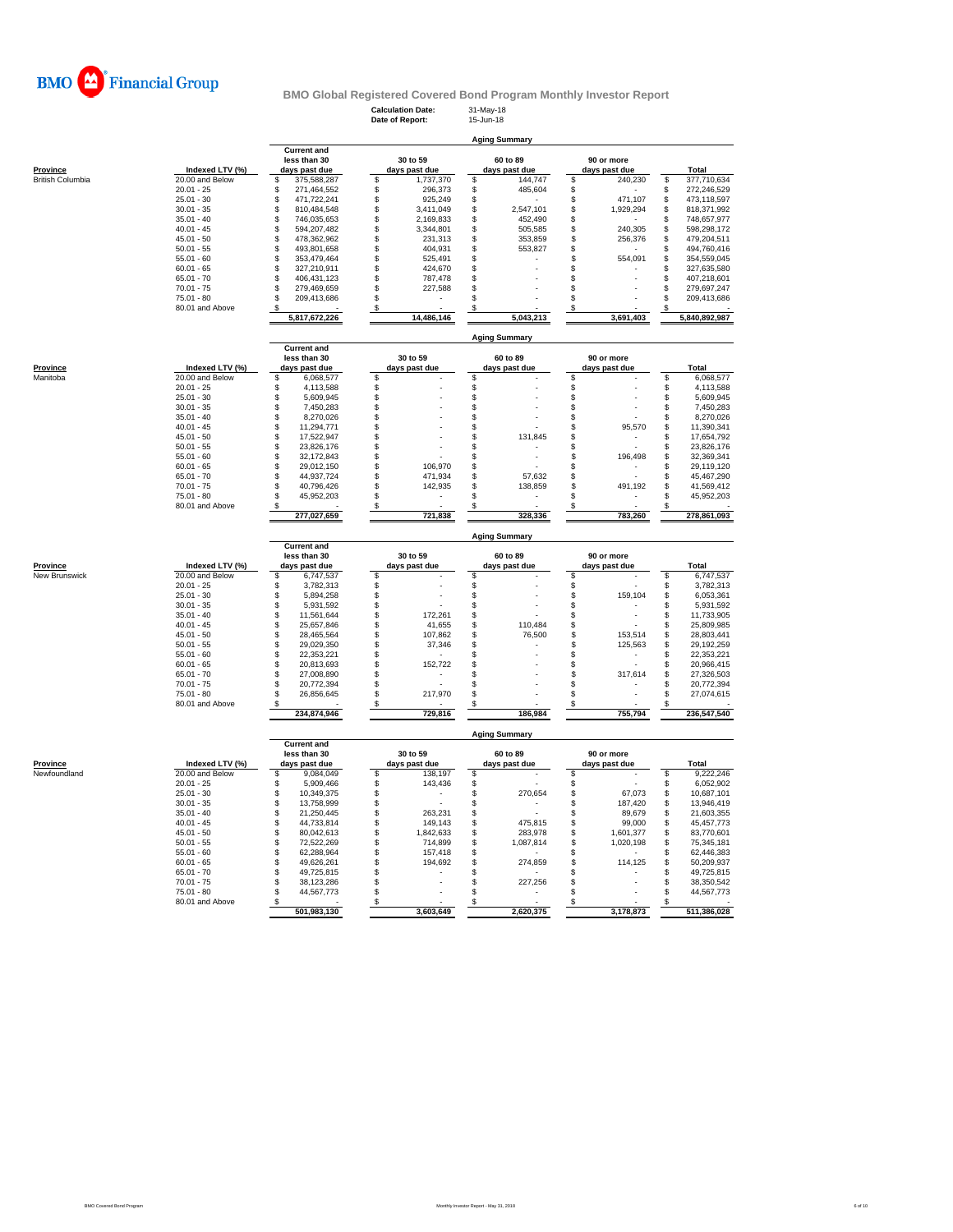

|                                          |                                    |                                    | <b>Calculation Date:</b><br>Date of Report: | 31-May-18<br>15-Jun-18<br><b>Aging Summary</b> |                     |                          |
|------------------------------------------|------------------------------------|------------------------------------|---------------------------------------------|------------------------------------------------|---------------------|--------------------------|
|                                          |                                    | <b>Current and</b><br>less than 30 | 30 to 59                                    | 60 to 89                                       | 90 or more          |                          |
| <b>Province</b><br>Northwest Territories | Indexed LTV (%)<br>20.00 and Below | days past due<br>1,533,933<br>\$   | days past due<br>\$                         | days past due<br>\$                            | days past due<br>\$ | Total<br>\$<br>1,533,933 |
|                                          | $20.01 - 25$                       | \$<br>291,070                      | \$                                          | \$                                             | \$                  | \$<br>291,070            |
|                                          | $25.01 - 30$                       | \$<br>1,316,289                    | \$                                          | \$                                             | \$                  | \$<br>1,316,289          |
|                                          | $30.01 - 35$                       | \$<br>844,290                      | \$                                          | \$                                             | \$                  | \$<br>844,290            |
|                                          | $35.01 - 40$                       | \$<br>2,460,801                    | \$                                          | \$                                             | \$                  | 2,460,801<br>\$          |
|                                          | $40.01 - 45$                       | \$<br>3,178,270                    | \$                                          | \$                                             | \$                  | \$<br>3,178,270          |
|                                          | $45.01 - 50$                       | $\ddot{\$}$<br>2,741,903           | \$                                          | S                                              | S                   | \$<br>2,741,903          |
|                                          | $50.01 - 55$                       | \$<br>2,643,384                    | \$                                          | \$                                             | \$                  | \$<br>2,643,384          |
|                                          | $55.01 - 60$                       | \$<br>927,885                      | \$                                          | \$                                             | \$                  | \$<br>927,885            |
|                                          | $60.01 - 65$                       | \$<br>1,353,600                    | \$                                          | \$                                             | \$                  | 1,353,600<br>\$          |
|                                          | $65.01 - 70$                       | \$<br>1,364,461                    | \$                                          | \$                                             | \$                  | \$<br>1,364,461          |
|                                          | $70.01 - 75$                       | \$<br>1,908,310                    | \$                                          | \$                                             | \$                  | \$<br>1,908,310          |
|                                          | $75.01 - 80$                       | \$<br>3,163,632                    | \$                                          | \$                                             | \$                  | \$<br>3,163,632          |
|                                          | 80.01 and Above                    | \$                                 | \$                                          | S                                              | \$                  | S                        |
|                                          |                                    | 23,727,829<br>\$                   | \$                                          | \$                                             | \$                  | 23,727,829<br>\$         |
|                                          |                                    | <b>Current and</b>                 |                                             | <b>Aging Summary</b>                           |                     |                          |
|                                          |                                    | less than 30                       | 30 to 59                                    | 60 to 89                                       | 90 or more          |                          |
| <b>Province</b>                          | Indexed LTV (%)                    | days past due                      | days past due                               | days past due                                  | days past due       | Total                    |
| Nova Scotia                              | 20.00 and Below                    | 11,760,153<br>\$                   | \$                                          | S                                              | \$<br>24,863        | \$<br>11,785,016         |
|                                          | $20.01 - 25$                       | \$<br>8,045,020                    | \$                                          | \$                                             | \$                  | 8,045,020<br>\$          |
|                                          | $25.01 - 30$                       | \$<br>11,507,048                   | \$<br>49,206                                | \$                                             | \$                  | 11,556,253<br>S          |
|                                          | $30.01 - 35$                       | \$<br>14,499,125                   | \$<br>86,535                                | \$                                             | 37,202<br>\$        | \$<br>14,622,862         |
|                                          | $35.01 - 40$                       | \$<br>19,089,468                   | \$<br>208,529                               | \$                                             | \$                  | \$<br>19,297,997         |
|                                          | $40.01 - 45$                       | \$<br>28,240,268                   | \$<br>38,324                                | \$                                             | \$<br>522,655       | 28,801,248<br>\$         |
|                                          | $45.01 - 50$                       | \$<br>48,765,143                   | \$<br>217,929                               | \$<br>166.666                                  | \$<br>114,077       | 49,263,814<br>S          |
|                                          | $50.01 - 55$                       | \$<br>47,555,889                   | \$<br>523,347                               | \$<br>326,488                                  | \$<br>310,903       | \$<br>48,716,627         |
|                                          | $55.01 - 60$                       | \$<br>70,204,359                   | \$<br>212,651                               | \$<br>149,426                                  | \$<br>385,846       | \$<br>70,952,283         |
|                                          | $60.01 - 65$                       | \$<br>76,416,910                   | \$<br>602.721                               | \$<br>307,240                                  | \$<br>219,439       | \$<br>77,546,309         |
|                                          | $65.01 - 70$                       | \$<br>109,013,252                  | \$<br>647,839                               | \$                                             | 466,293<br>\$       | \$<br>110,127,384        |
|                                          | $70.01 - 75$                       | \$<br>92,213,453                   | \$<br>237,559                               | S                                              | S                   | S<br>92,451,012          |
|                                          | $75.01 - 80$                       | \$<br>56,580,287                   | \$<br>204,395                               | \$                                             | \$                  | 56,784,682<br>S          |
|                                          | 80.01 and Above                    | 593,890,374                        | \$<br>3,029,035                             | 949,820                                        | \$<br>2,081,279     | 599,950,508              |
|                                          |                                    |                                    |                                             |                                                |                     |                          |
|                                          |                                    |                                    |                                             |                                                |                     |                          |
|                                          |                                    | <b>Current and</b><br>less than 30 | 30 to 59                                    | <b>Aging Summary</b><br>60 to 89               | 90 or more          |                          |
| Province                                 | Indexed LTV (%)                    | days past due                      | days past due                               | days past due                                  | days past due       | <b>Total</b>             |
| Nunavut                                  | 20.00 and Below                    | \$                                 | \$                                          | \$                                             | \$                  | S                        |
|                                          | $20.01 - 25$                       | \$                                 | \$                                          | \$                                             | \$                  | \$                       |
|                                          | $25.01 - 30$                       | \$                                 | \$                                          | \$                                             | \$                  | \$                       |
|                                          | $30.01 - 35$                       | \$                                 | \$                                          | \$                                             | \$                  | \$                       |
|                                          | $35.01 - 40$                       | \$                                 | \$                                          | \$                                             | \$                  | \$                       |
|                                          | $40.01 - 45$                       | \$                                 | \$                                          | \$                                             | \$                  | \$                       |
|                                          | $45.01 - 50$                       | \$                                 | \$                                          | \$                                             | \$                  | \$                       |
|                                          | $50.01 - 55$                       | \$                                 | \$                                          | \$                                             | \$                  | s                        |
|                                          | $55.01 - 60$                       | \$                                 | \$                                          | S                                              | S                   | \$                       |
|                                          | $60.01 - 65$                       | \$                                 | \$                                          | \$                                             | \$                  | s                        |
|                                          | $65.01 - 70$                       | \$                                 | \$                                          | S                                              | S                   | \$                       |
|                                          | $70.01 - 75$                       | \$                                 | \$                                          | \$                                             | \$                  | \$                       |
|                                          | $75.01 - 80$                       | \$                                 | \$                                          | \$                                             | \$                  | s                        |
|                                          | 80.01 and Above                    | \$<br>\$                           | S<br>\$                                     | S<br>\$                                        | S<br>\$             | \$<br>\$                 |
|                                          |                                    |                                    |                                             | <b>Aging Summary</b>                           |                     |                          |
|                                          |                                    | <b>Current and</b>                 |                                             |                                                |                     |                          |
|                                          |                                    | less than 30                       | 30 to 59                                    | 60 to 89                                       | 90 or more          |                          |
| <b>Province</b>                          | Indexed LTV (%)                    | days past due                      | days past due                               | days past due                                  | days past due       | Total                    |
| Ontario                                  | 20.00 and Below                    | \$<br>466,966,951                  | 582,931<br>\$                               | \$<br>70,673                                   | \$<br>214,012       | \$<br>467,834,567        |
|                                          | $20.01 - 25$                       | \$<br>339,725,714                  | \$<br>680,450                               | \$<br>164,433                                  | \$<br>155,240       | 340,725,836<br>\$        |
|                                          | $25.01 - 30$                       | \$<br>489,787,290                  | \$<br>1,005,038                             | \$<br>444,471                                  | 684,550<br>\$       | \$<br>491,921,349        |
|                                          | $30.01 - 35$                       | \$<br>721,804,225                  | \$<br>1,272,604                             | \$<br>877,944                                  | \$<br>115,661       | 724,070,434<br>\$        |
|                                          | $35.01 - 40$                       | \$<br>1,203,970,973                | \$<br>3,880,001                             | \$<br>1,801,700                                | \$<br>520,641       | 1,210,173,314<br>S       |
|                                          | $40.01 - 45$                       | \$<br>1,486,315,212                | \$<br>1,447,608                             | \$<br>1,494,729                                | \$<br>547,246       | 1,489,804,795<br>\$      |
|                                          | $45.01 - 50$                       | \$<br>1,695,372,933                | \$<br>3,633,672                             | \$<br>1,481,732                                | \$<br>1,915,371     | 1,702,403,708<br>S       |
|                                          | $50.01 - 55$                       | \$<br>1,606,973,052                | \$<br>3,314,952                             | \$<br>716,311                                  | 1,138,223<br>\$     | S<br>1,612,142,539       |
|                                          | $55.01 - 60$                       | 1,472,099,905<br>S                 | \$<br>1,657,905                             | \$<br>1,643,377                                | \$<br>505,572       | 1,475,906,758<br>S       |
|                                          | $60.01 - 65$                       | \$<br>1,278,228,680                | \$<br>2,258,919                             | \$                                             | 878,660<br>S        | 1,281,366,258<br>S       |
|                                          | $65.01 - 70$                       | \$<br>1,335,485,492                | \$<br>1,761,177                             | s<br>803,326                                   | S                   | 1,338,049,995<br>S       |
|                                          | $70.01 - 75$                       | \$<br>1,328,518,759                | \$<br>1,432,573                             | \$                                             | \$<br>77,576        | 1,330,028,909<br>S       |
|                                          | $75.01 - 80$                       | \$<br>1,312,794,813                | \$<br>2,093,160                             | \$                                             | \$                  | \$<br>1,314,887,973      |
|                                          | 80.01 and Above                    | - \$<br>14,738,043,999             | S<br>25,020,989                             | 9,498,696                                      | S<br>6,752,751      | 14,779,316,436           |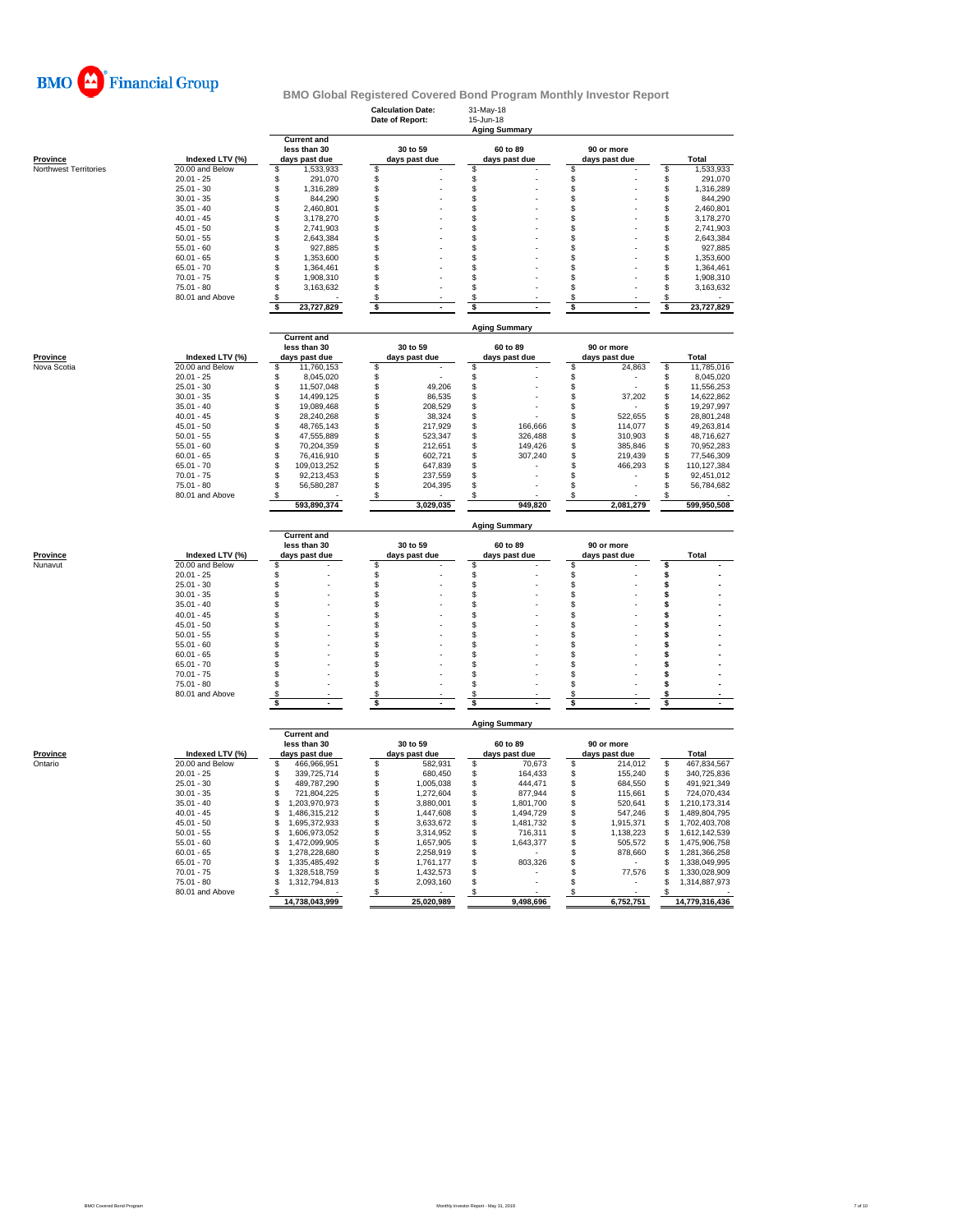

**Calculation Date:** 31-May-18

|                           |                                    |                                      | Date of Report:                | 15-Jun-18                    |                     |          |                        |
|---------------------------|------------------------------------|--------------------------------------|--------------------------------|------------------------------|---------------------|----------|------------------------|
|                           |                                    | <b>Current and</b>                   |                                | <b>Aging Summary</b>         |                     |          |                        |
|                           |                                    | less than 30                         | 30 to 59                       | 60 to 89                     | 90 or more          |          |                        |
| Province                  | Indexed LTV (%)                    | days past due                        | days past due                  | days past due                | days past due       |          | Total                  |
| Prince Edward Island      | 20.00 and Below                    | 1,884,415<br>S                       | \$                             | \$                           | \$                  | \$       | 1,884,415              |
|                           | $20.01 - 25$                       | 1,209,469<br>\$                      | \$                             | \$                           | \$                  | \$       | 1,209,469              |
|                           | $25.01 - 30$                       | 1,475,782<br>\$                      | \$                             | \$                           | \$                  | \$       | 1,475,782              |
|                           | $30.01 - 35$                       | \$<br>3,452,220                      | \$                             | \$                           | \$                  | \$       | 3,452,220              |
|                           | $35.01 - 40$                       | \$<br>4,405,926                      | \$                             | \$                           | \$                  | \$       | 4,405,926              |
|                           | $40.01 - 45$                       | \$<br>8,868,016                      | $\mathbf{s}$                   | \$                           | \$                  | \$       | 8,868,016              |
|                           | $45.01 - 50$                       | \$<br>7,433,381                      | \$                             | \$                           | \$                  | \$       | 7,433,381              |
|                           | $50.01 - 55$                       | S<br>6,985,775                       | S                              | \$                           | \$                  | \$       | 6,985,775              |
|                           | $55.01 - 60$                       | \$<br>6,410,035                      | \$                             | \$                           | \$                  | \$       | 6,410,035              |
|                           | $60.01 - 65$                       | \$<br>9,351,554                      | \$                             | \$                           | \$                  | \$       | 9,351,554              |
|                           | $65.01 - 70$                       | \$<br>9,180,898                      | \$                             | \$                           | \$                  | \$       | 9,180,898              |
|                           | $70.01 - 75$                       | \$<br>8,252,316                      | \$                             | \$                           | \$.                 | \$       | 8,252,316              |
|                           | $75.01 - 80$                       | \$<br>11,354,390                     | \$                             | \$                           | \$                  | \$       | 11,354,390             |
|                           | 80.01 and Above                    | \$                                   | \$                             | \$                           | \$                  | \$       |                        |
|                           |                                    | 80,264,177                           |                                |                              |                     |          | 80,264,177             |
|                           |                                    |                                      |                                |                              |                     |          |                        |
|                           |                                    |                                      |                                | <b>Aging Summary</b>         |                     |          |                        |
|                           |                                    | <b>Current and</b>                   |                                |                              |                     |          |                        |
|                           |                                    | less than 30                         | 30 to 59                       | 60 to 89                     | 90 or more          |          |                        |
| <b>Province</b><br>Quebec | Indexed LTV (%)<br>20.00 and Below | days past due                        | days past due                  | days past due                | days past due       |          | Total<br>78,013,341    |
|                           | $20.01 - 25$                       | 77,319,790<br>\$<br>53,972,724<br>\$ | \$<br>659,220<br>\$<br>122,523 | \$<br>34,332<br>\$<br>50,470 | \$<br>\$<br>154,530 | \$<br>\$ | 54,300,247             |
|                           | $25.01 - 30$                       | \$<br>68,825,376                     | \$<br>138,832                  | \$                           | \$<br>92,703        | \$       | 69,056,911             |
|                           | $30.01 - 35$                       | \$<br>93,430,488                     | \$<br>93,827                   | S<br>163,099                 | \$                  | \$       | 93,687,414             |
|                           | $35.01 - 40$                       | \$<br>126,931,631                    | \$<br>1,400,024                | \$                           | 376,065             | \$       | 128,707,721            |
|                           |                                    | \$                                   |                                |                              | \$                  |          |                        |
|                           | $40.01 - 45$<br>$45.01 - 50$       | 179,595,014<br>\$                    | \$<br>323,798<br>\$            | \$<br>354,599<br>\$          | \$<br>152,712<br>\$ | \$       | 180,426,124            |
|                           |                                    | 291,227,050                          | 2,454,197                      | 946,619                      | 1,614,588           | \$       | 296,242,454            |
|                           | $50.01 - 55$                       | 364,041,146<br>\$                    | \$<br>1,594,823                | \$<br>135,336                | \$<br>1,143,557     | \$       | 366,914,863            |
|                           | $55.01 - 60$                       | \$<br>471,159,131                    | \$<br>4,660,719                | \$<br>586,795                | \$<br>2,547,047     | \$       | 478,953,691            |
|                           | $60.01 - 65$                       | \$<br>475,840,797                    | \$<br>3,219,580                | 709,852<br>S                 | \$<br>2,805,795     | \$       | 482,576,025            |
|                           | $65.01 - 70$                       | 559,812,735<br>\$                    | \$<br>2,427,854                | 890,725<br>\$                | \$<br>1,217,213     | \$       | 564,348,528            |
|                           | $70.01 - 75$                       | 587,607,081<br>\$                    | \$<br>3,793,359                | \$<br>1,895,570              | 254,126<br>\$       | \$       | 593,550,137            |
|                           | $75.01 - 80$                       | \$<br>385,064,103                    | \$<br>764,197                  | s<br>119,662                 | \$<br>311,730       | \$       | 386,259,691            |
|                           | 80.01 and Above                    |                                      | -S                             | S                            | 161,677<br>S        | \$       | 161,677                |
|                           |                                    | 3,734,827,068                        | 21,652,954                     | 5,887,060                    | 10,831,741          |          | 3,773,198,822          |
|                           |                                    |                                      |                                |                              |                     |          |                        |
|                           |                                    |                                      |                                |                              |                     |          |                        |
|                           |                                    |                                      |                                | <b>Aging Summary</b>         |                     |          |                        |
|                           |                                    | <b>Current and</b>                   |                                |                              |                     |          |                        |
|                           |                                    | less than 30                         | 30 to 59                       | 60 to 89                     | 90 or more          |          |                        |
| Province                  | Indexed LTV (%)                    | days past due                        | days past due                  | days past due                | days past due       |          | <b>Total</b>           |
| Saskatchewan              | 20.00 and Below                    | ዴ<br>11,077,533                      | \$                             | \$                           | \$<br>56,758        | \$       | 11,134,291             |
|                           | $20.01 - 25$                       | \$<br>10,864,153                     | \$                             | \$                           | \$                  | \$       | 10,864,153             |
|                           | $25.01 - 30$                       | \$<br>10,868,798                     | \$                             | \$                           | \$                  | \$       | 10,868,798             |
|                           | $30.01 - 35$                       | \$<br>13,117,628                     | \$<br>89,280                   | \$                           | \$<br>138,698       | \$       | 13,345,606             |
|                           | $35.01 - 40$                       | \$<br>30,154,785                     | \$<br>303,416                  | \$<br>114,121                | \$                  | \$       | 30,572,322             |
|                           | $40.01 - 45$                       | \$<br>62,553,388                     | \$<br>262,645                  | \$                           | \$<br>199,989       | \$       | 63,016,023             |
|                           | $45.01 - 50$                       | \$<br>64,845,465                     | \$                             | S                            | \$<br>114,516       | \$       | 64,959,981             |
|                           | $50.01 - 55$                       | \$<br>50,103,021                     | \$<br>326,039                  | \$                           | \$<br>125,679       | \$       | 50,554,739             |
|                           | $55.01 - 60$                       | \$<br>46,983,033                     | \$<br>304,213                  | \$                           | \$<br>1,027,531     | \$       | 48,314,777             |
|                           | $60.01 - 65$                       | \$<br>43,139,012                     | \$                             | \$                           | \$<br>1,262,276     | \$       | 44,401,288             |
|                           | $65.01 - 70$                       | 40,683,509<br>\$                     | \$<br>295,705                  | \$                           | \$                  | \$       | 40,979,213             |
|                           | $70.01 - 75$                       | \$<br>27,791,135                     | \$                             | S                            | \$                  | \$       | 27,791,135             |
|                           | $75.01 - 80$                       | \$<br>36,502,248                     | \$                             | \$                           | \$                  | \$       | 36,502,248             |
|                           | 80.01 and Above                    | S                                    | \$                             | S                            | \$                  | \$       |                        |
|                           |                                    | 448,683,707                          | 1,581,299                      | 114,121                      | 2,925,446           |          | 453,304,573            |
|                           |                                    |                                      |                                |                              |                     |          |                        |
|                           |                                    |                                      |                                | <b>Aging Summary</b>         |                     |          |                        |
|                           |                                    | <b>Current and</b><br>less than 30   | 30 to 59                       |                              |                     |          |                        |
|                           | Indexed LTV (%)                    |                                      |                                | 60 to 89                     | 90 or more          |          | Total                  |
| <b>Province</b>           |                                    | days past due                        | days past due                  | days past due                | days past due       |          |                        |
| Yukon Territories         | 20.00 and Below                    | \$<br>751,334<br>S                   | \$                             | \$                           | \$                  | \$       | 751,334                |
|                           | $20.01 - 25$<br>$25.01 - 30$       | 1,633,534<br>\$                      | \$                             | \$                           | \$                  | \$       | 1,633,534              |
|                           | $30.01 - 35$                       | 1,389,213<br>\$<br>2,264,785         | \$<br>\$                       | \$<br>\$                     | \$<br>\$            | \$<br>\$ | 1,389,213<br>2,264,785 |
|                           | $35.01 - 40$                       | \$<br>1,702,276                      | \$                             |                              |                     |          |                        |
|                           |                                    | \$<br>2,726,230                      | \$                             | \$                           | \$<br>\$            | \$       | 1,702,276              |
|                           | $40.01 - 45$                       |                                      |                                | \$                           |                     | \$       | 2,726,230              |
|                           | $45.01 - 50$                       | 2,935,444<br>\$                      | \$                             | \$                           | \$                  | \$       | 2,935,444              |
|                           | $50.01 - 55$<br>$55.01 - 60$       | \$<br>1,634,120<br>\$                | \$<br>\$                       | \$<br>\$                     | \$<br>\$            | \$       | 1,634,120              |
|                           | $60.01 - 65$                       | 2,320,099<br>\$<br>1,588,570         | \$                             | \$                           | \$                  | \$       | 2,320,099<br>1,588,570 |
|                           |                                    | \$                                   |                                |                              |                     | \$       |                        |
|                           | $65.01 - 70$                       | 773,753                              | \$                             | \$                           | \$                  | \$       | 773,753                |
|                           | $70.01 - 75$<br>$75.01 - 80$       | \$<br>1,833,694                      | \$                             | \$                           | \$                  | \$       | 1,833,694              |
|                           |                                    | S<br>966,973<br>\$                   | \$                             | \$                           | \$                  | \$       | 966,973                |
|                           | 80.01 and Above                    | 22,520,025<br>ŝ.                     | \$<br>\$                       | \$<br>\$                     | \$<br>\$            | \$<br>s  | 22,520,025             |

<sup>(1)</sup> Value as determined by adjusting, not less than quarterly, the Original Market Value utilizing the Indexation Methodology (see Appendix for details) for subsequent price developments.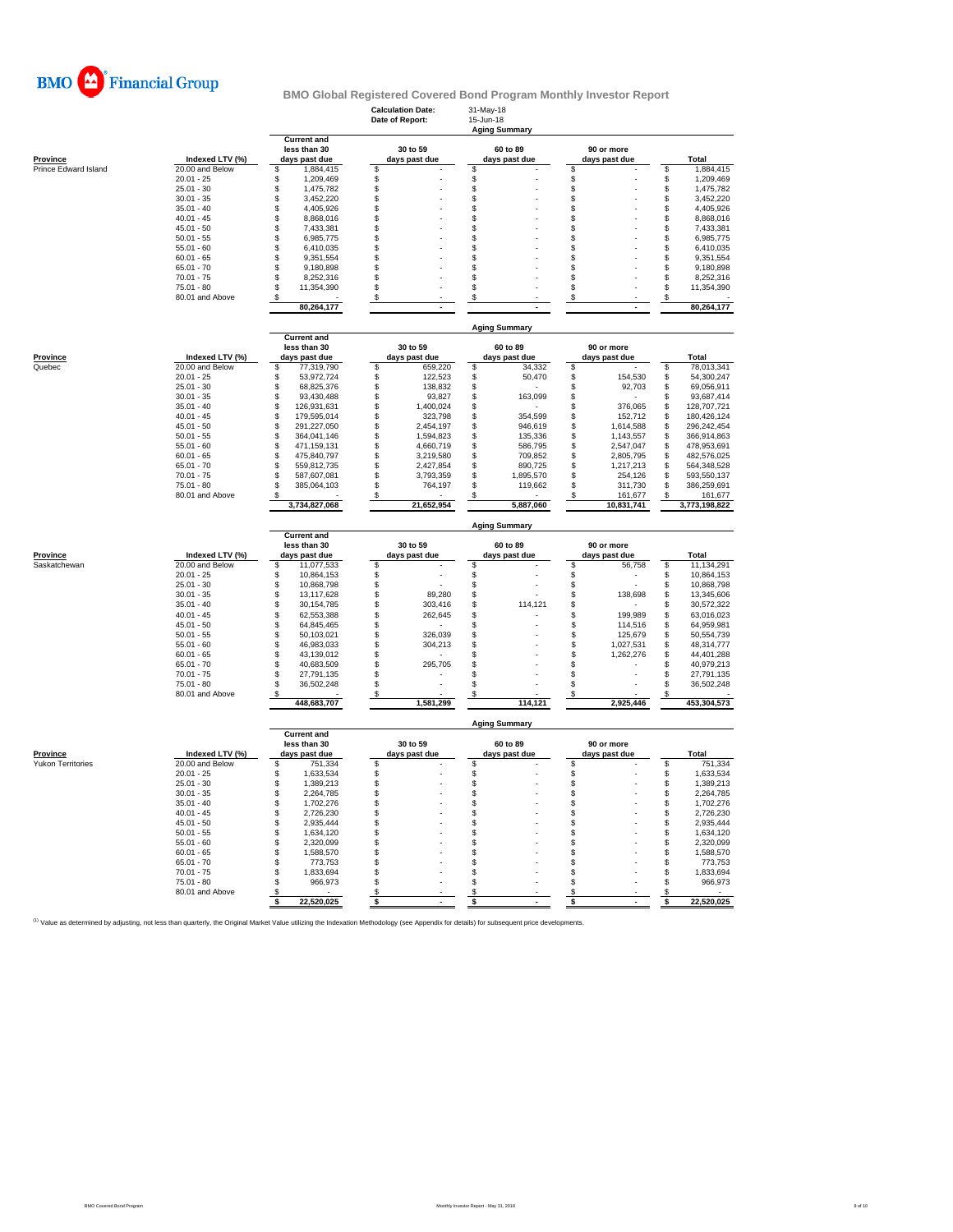

**Calculation Date:** 31-May-18 **Date of Report:** 15-Jun-18

**Cover Pool - Current LTV Distribution by Credit Score (1)**

|                 | <b>Credit Scores</b> |             |      |             |           |             |           |               |           |               |           |               |      |                |       |                |
|-----------------|----------------------|-------------|------|-------------|-----------|-------------|-----------|---------------|-----------|---------------|-----------|---------------|------|----------------|-------|----------------|
| Indexed LTV (%) | Score Unavailable    |             | <600 |             | 600 - 650 |             | 651 - 700 |               | 701 - 750 |               | 751 - 800 |               | >800 |                | Total |                |
| 20.00 and Below |                      | 17.671.673  |      | 10.658.437  |           | 18.821.008  |           | 44.436.108    |           | 110.233.441   |           | 156.077.967   |      | 684.915.174    |       | 1.042.813.807  |
| $20.01 - 25$    |                      | 14.235.673  |      | 6.979.476   |           | 15.258.580  |           | 49.086.542    |           | 78.773.618    |           | 120.477.608   |      | 470.436.261    |       | 755.247.758    |
| $25.01 - 30$    |                      | 9.982.807   |      | 10.407.974  |           | 23.053.805  |           | 66.156.362    |           | 162.423.908   |           | 206.082.586   |      | 676.457.724    |       | 1.154.565.166  |
| $30.01 - 35$    |                      | 11.182.127  |      | 22.552.749  |           | 46.229.858  |           | 137.146.900   |           | 254.113.478   |           | 368.700.374   |      | 962.154.509    |       | 1.802.079.994  |
| $35.01 - 40$    |                      | 12.927.180  |      | 24.144.766  |           | 69.139.108  |           | 163.702.858   |           | 326.741.857   |           | 501,933,309   |      | 1.219.149.156  |       | 2.317.738.233  |
| $40.01 - 45$    |                      | 7.520.828   |      | 40.163.326  |           | 86.020.493  |           | 204.394.396   |           | 400.631.452   |           | 557.763.742   |      | 1.333.685.548  |       | 2.630.179.784  |
| $45.01 - 50$    |                      | 7.144.000   |      | 55.862.958  |           | 112.195.620 |           | 241.498.880   |           | 447.648.412   |           | 662,502,523   |      | 1.432.134.529  |       | 2.958.986.921  |
| $50.01 - 55$    |                      | 10.658.251  |      | 44.426.576  |           | 100.200.283 |           | 251.901.011   |           | 503.940.515   |           | 640.052.071   |      | 1.445.119.301  |       | 2.996.298.009  |
| $55.01 - 60$    |                      | 13.815.643  |      | 52.265.179  |           | 99.661.823  |           | 253.575.263   |           | 479.072.802   |           | 602.843.680   |      | 1.435.962.341  |       | 2.937.196.730  |
| $60.01 - 65$    |                      | 26.549.988  |      | 42.939.693  |           | 100.520.005 |           | 260.859.753   |           | 438.529.326   |           | 564.141.884   |      | 1.305.854.224  |       | 2,739,394,873  |
| $65.01 - 70$    |                      | 34.269.417  |      | 48.257.518  |           | 103.593.916 |           | 294.876.186   |           | 478,036,912   |           | 604,715,340   |      | 1.404.413.320  |       | 2,968,162,610  |
| $70.01 - 75$    |                      | 16.178.582  |      | 29.605.386  |           | 87.118.286  |           | 298.599.968   |           | 549.304.845   |           | 644.770.034   |      | 1.347.063.458  |       | 2.972.640.558  |
| $75.01 - 80$    |                      | 1.201.687   |      | 11.127.343  |           | 43.306.930  |           | 212.846.859   |           | 498.201.155   |           | 657.311.706   |      | 1.317.912.398  |       | 2.741.908.078  |
| 80.01 and Above |                      |             |      | 161.677     |           |             |           |               |           |               |           |               |      |                |       | 161.677        |
|                 |                      | 183.337.855 |      | 399,553,056 |           | 905.119.714 |           | 2.479.081.087 |           | 4.727.651.720 |           | 6.287.372.824 |      | 15.035.257.942 |       | 30,017,374,199 |

<sup>(1)</sup> Value as determined by adjusting, not less than quarterly, the Original Market Value utilizing the Indexation Methodology (see Appendix for details) for subsequent price developments.